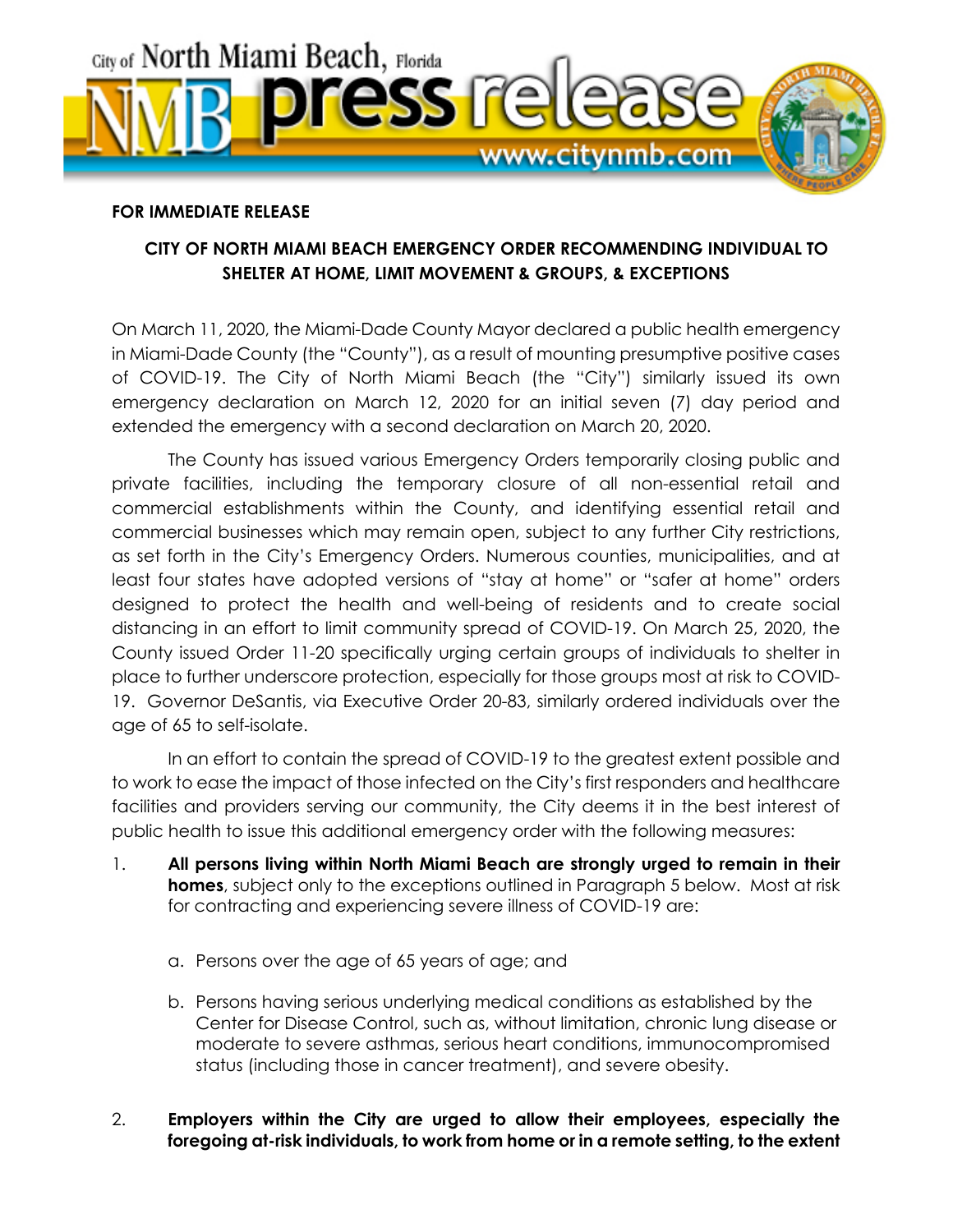

**possible,** or, in the alternative, to offer flexibility with available leave time to ensure such individuals are protected.

- 3. **All public and private gatherings of any number of people occurring outside a residence are prohibited, except as to those exempted activities described in this**  Paragraph and Paragraph 5. This order is over and above County Order 10-20 prohibiting a group of 10 or more individuals from gathering on a public street, alley, public way, sidewalk, of government facility open to the public. This provision does not apply to gatherings within a single household or living unit.
- 4. **All travel, including, without limitation, travel on foot, bicycle, scooter, motorcycle, automobile, or use of public transit is prohibited, subject to the exceptions in Paragraph 5.**
- 5. **Exceptions: Notwithstanding the "Safer at Home" directive herein, all residents in the City may lawfully engage in the following activities:**
	- (a) **Essential Retail and Commercial Activities.** Residents may engage in essential retail and commercial activities, including, without limitation, travel to or from essential retail and commercial businesses, as defined in Miami-Dade County Emergency Order 07-20, as may be further amended by the County and/or further amended by the City's Emergency Orders. These essential retail and commercial activities include grocery stores; convenience stores; food distribution centers; restaurants (for take-out and delivery only, and subject to social distance separation of at least 6 feet between patrons); hospitals, pharmacies, and health care providers (including doctor's offices, rehab centers and urgent care centers); gas stations and auto-repair facilities; banks; hardware stores; businesses that provide postal/shipping services and other office products; laundry service providers; childcare facilities providing services to groups of 10 or fewer (subject to limitations in County Emergency Orders); certain professional services; home-based care for seniors, adults or children; pet supply stores, veterinarian and pet boarding facilities; and offices in support of essential retail and commercial activities.
	- (b) **Outdoor Recreational Activities**. Residents may engage in outdoor activity and recreation in areas not otherwise closed to the public pursuant to County or City Emergency Orders, provided that individuals observe the directive of Paragraph 3 and maintain a distance of at least six (6) feet between each other, including, without limitation, walking, hiking, running, or cycling.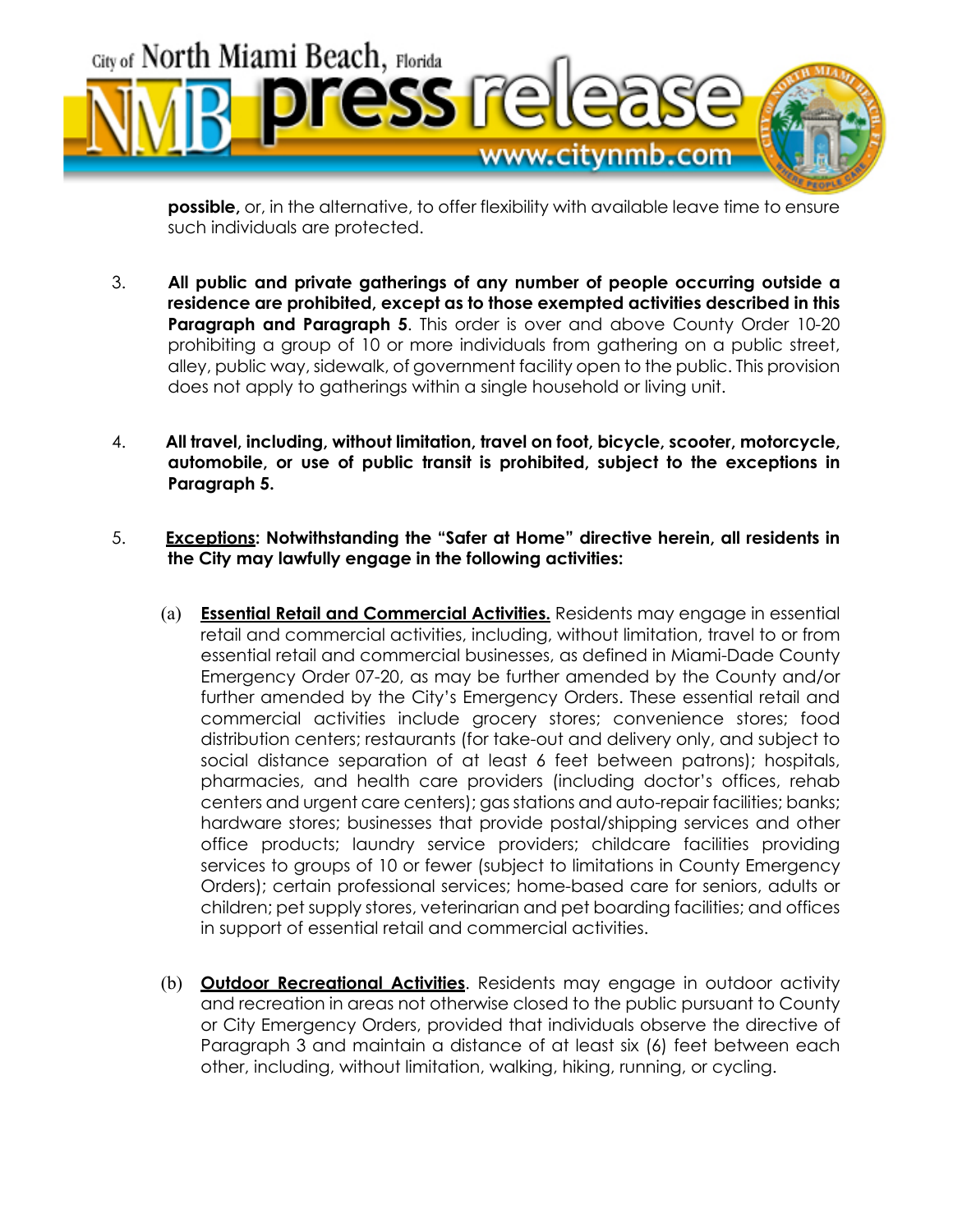

- (c) **Personal Support Activities.** Residents may travel to and from their homes to care for or support a friend, family member, or pet in another household.
- (d) **Work in Support of Essential Activities.** Residents in the City may continue to perform work in support of essential activities (e.g., to perform work providing essential products and services or to otherwise carry out activities specifically permitted in this Order or any Order of a City, County, State or Federal governmental entity). Travel by personnel of essential retail and commercial businesses shall be permitted, including personnel providing essential services to residents within their homes, such as repair services, appliance repair, sanitation and extermination, landscaping and pool services, home care, housekeeping, childcare or other essential services (as provided in Miami-Dade County Emergency Orders, as amended), provided persons engaging in these essential activities shall maintain reasonable social distancing practices.
- (e) **Government Employees and Emergency Personnel.** The limitations of paragraphs 1 and 3 do not apply to (1) federal, state, or City government employees, or contractors acting on behalf of such entities, who are providing services in any public street, alley, sidewalk, or public way which requires a group of individuals which would otherwise be in violation of this order; (2) first responders, (3) gang and crisis intervention workers, (4) public health workers, (5) emergency management personnel, (6) emergency dispatchers, (7) law enforcement personnel, and (8) persons working for emergency services providers.
- 6. **Observance of Social Distancing Practices**. As to all activities permitted under this Order, residents and visitors shall adhere to social distancing practices, such as maintaining a distance of at least six (6) feet away from others, washing hands with soap and water for at least twenty seconds or using hand sanitizer, covering coughs or sneezes (into the sleeve or elbow, not hands), regularly cleaning hightouch surfaces, and not shaking hands. Residents and visitors are strongly encouraged to limit all of their travel, except as absolutely necessary. Persons at high risk of severe illness from COVID-19 and people who are sick are strongly encouraged to stay in their residence to the extent possible, except as necessary to seek medical care.

Nothing herein shall limit or apply to any essential retail, commercial, governmental, or other operation or activity permitted under any Miami-Dade County Emergency Order or North Miami Beach Emergency Order. This Order is in addition to, and supplements, the City's Emergency Orders. All requirements of City Emergency